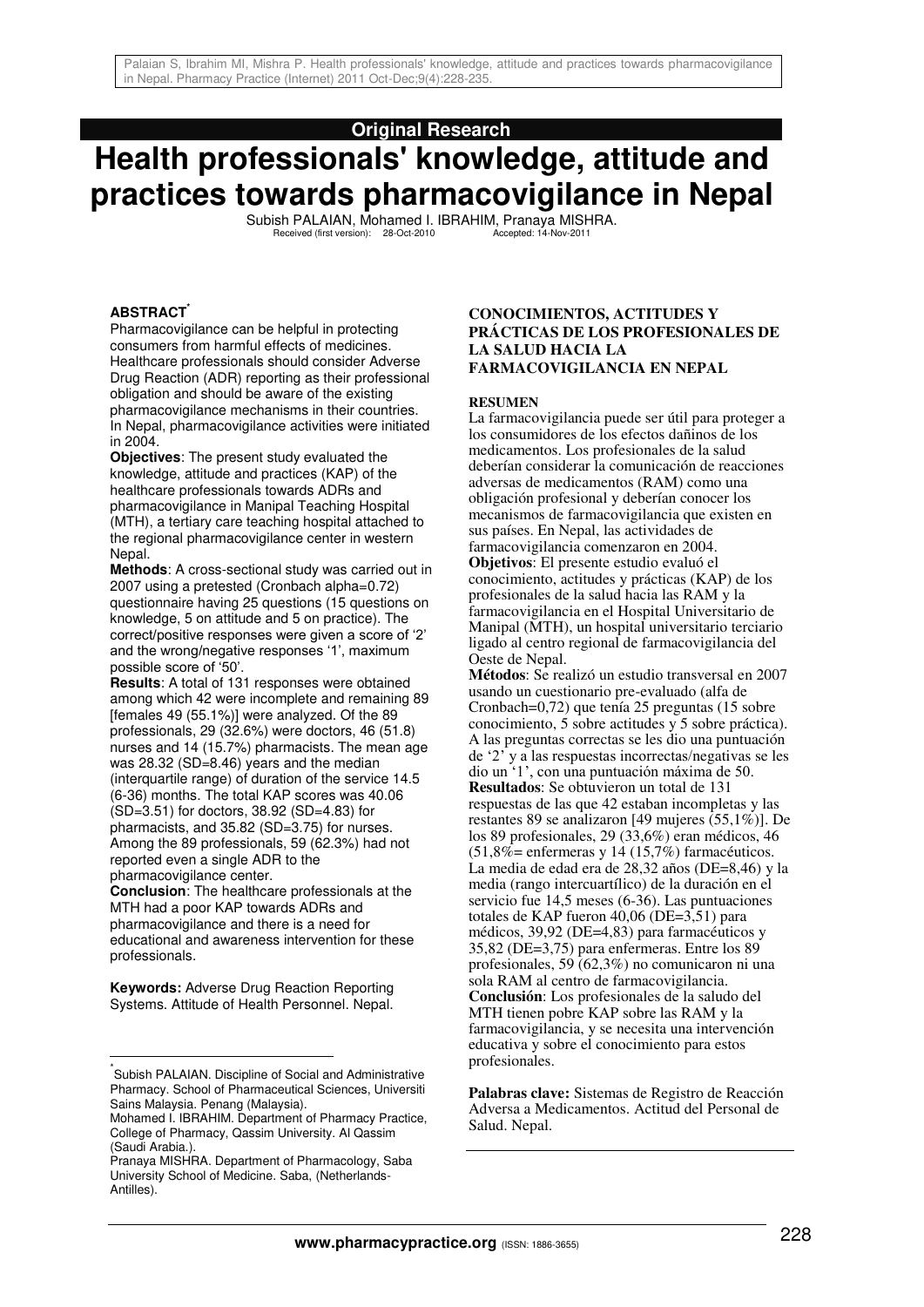# **INTRODUCTION**

Adverse Drug Reactions (ADRs) are associated with a significant morbidity and mortality.<sup>1-4</sup> Recent estimates suggest ADRs to be the fourth major cause of death in the United States  $(US)^3$  In order to identify the offending drugs causing ADRs, several countries have initiated pharmacovigilance programs in the recent past. Because of the variation in drug response among individuals, prescribing habits, drug regulatory system, and availability of drugs, it has been recommended for every country to set up their own pharmacovigilance programs.<sup>5</sup> Most countries in the world have, therefore, established formal procedures to encourage healthcare professionals to report suspected ADRs they encounter in their clinical practice to their national drug regulatory authority or to the appropriate pharmaceutical manufacturer.

Spontaneous ADR reporting schemes have been a major source of information in pharmacovigilance.<sup>7</sup> Spontaneous reporting can prevent the occurrence of new medicine tragedies and can improve the safety labeling of pharmaceutical products.<sup>8</sup> However, spontaneous reporting schemes are associated with relatively low levels of reporting. It is likely that less than 10% of serious reactions are notified. Problems of motivating reporters, commitment, and lack of clarity about what should be reported and fear of recrimination for errors may be some of the factors responsible. The scheme operates on the basis of reporting all ADRs despite uncertainty about a causal relationship.<sup>10</sup> A review of national spontaneous reporting schemes shows that spontaneous reports are accepted from doctors, dentists and pharmacists in all of the countries surveyed. However, the role of other health professionals and the general public was found to vary. The types of reactions for which reports are requested, and the products covered were different. The numbers of reports varies considerably from a few hundred each year in South Africa to over 20 000 in the US.<sup>11</sup> The number of ADRs reported to VigiFlow online pharmacovigilance database [the World Health Organization (WHO) global database for ADR reports] has been less than 25 from countries like Congo, Cyprus, and Uzbekistan.<sup>12</sup>

The success of a pharmacovigilance program depends upon the involvement of the healthcare professionals and reporting the ADRs. Being the key healthcare professionals, the doctors, nurses and pharmacists have immense responsibility in reporting ADRs and strengthening the pharmacovigilance mechanisms that exists in their vicinity. Providing information on suspected ADRs is as much a moral duty for the doctor as other aspects of patient care.<sup>13</sup> A nurse is the first member to observe the patient while the patient is admitted in the hospital. The nurse can even teach the patient and attendants the signs and symptoms that should be reported immediately versus those that can be held until the next visit unless it is bothersome.<sup>14</sup> The pharmacist is often the last member of the healthcare team to see a patient before he takes the drug without direct medical

supervision. The pharmacist's role is to promote the development, maintenance and ongoing evaluation of a program to reduce the risks of ADRs by detecting, reporting and assessing any suspected ADRs. A pharmacist can educate the physicians and nurses and can encourage compliance with the ADR reporting program.

Although pharmacovigilance programs are successful in improving drug use patterns, underreporting of ADRs is felt as a major problem.<sup>10</sup> There is also strong evidence of significant and widespread under-reporting of ADRs to spontaneous reporting systems including serious or severe ADRs.<sup>16</sup> One of the reasons for underreporting might be a poor understanding of the healthcare professionals towards the existing pharmacovigilance program. In Hong Kong, most pharmacists were not aware of any ADR reporting system.<sup>17</sup> In Malaysia, lack of awareness about the In Malaysia, lack of awareness about the existence, function and purpose of national ADR reporting were the major reasons for underreporting.<sup>18</sup> Researchers from Portugal found a strong association between attitudes associated with under-reporting.<sup>19</sup> In China, healthcare professionals had only a little basic knowledge of ADR and about the existing voluntary reporting system and were the major reasons for underreporting.<sup>6</sup> In Nigeria, the commonest factors responsible for under-reporting were lack of knowledge on the availability of reporting forms and ignorance of the reporting procedure. $^{20}$  A recent systematic review reported knowledge and attitudes of health professionals to be strongly related with reporting of ADRs.<sup>2</sup>

In Nepal, the pharmacovigilance program was started in the year 2004 and the national center has received more than 300 ADR reports over the span of four and a half years. This program is mainly hospital based and thus, has got limited coverage. There are not much of awareness programs for the healthcare professionals regarding the inception and the functioning of the program. The success of a pharmacovigilance program depends upon the participation of the healthcare professionals. The healthcare professionals should be aware of the<br>existing pharmacovigilance programs and existing pharmacovigilance programs and regulations controlling drug safety in their country. In Nepal, the pharmacovigilance program is in the stage of infancy and thus, there is a need to promote the program among the healthcare professionals. Findings from studies conducted abroad revealed ADR reporting to be linked to the Knowledge, Attitude and Practices (KAPs) of the healthcare professionals.<sup>17-19</sup> Thus, it is very essential for the healthcare professionals to be knowledgeable so as to play vital role in the ADR reporting programs. Similarly, in order to improve an existing pharmacovigilance program, there is a need to improve healthcare professionals' KAP. Prior to carrying out any intervention, it is necessary to evaluate the baseline KAP of the healthcare professionals regarding ADR monitoring and pharmacovigilance so that the intervention can be targeted, based on the specific findings. In Manipal Teaching Hospital (MTH), the pharmacovigilance program has been in place since 2004. The KAP of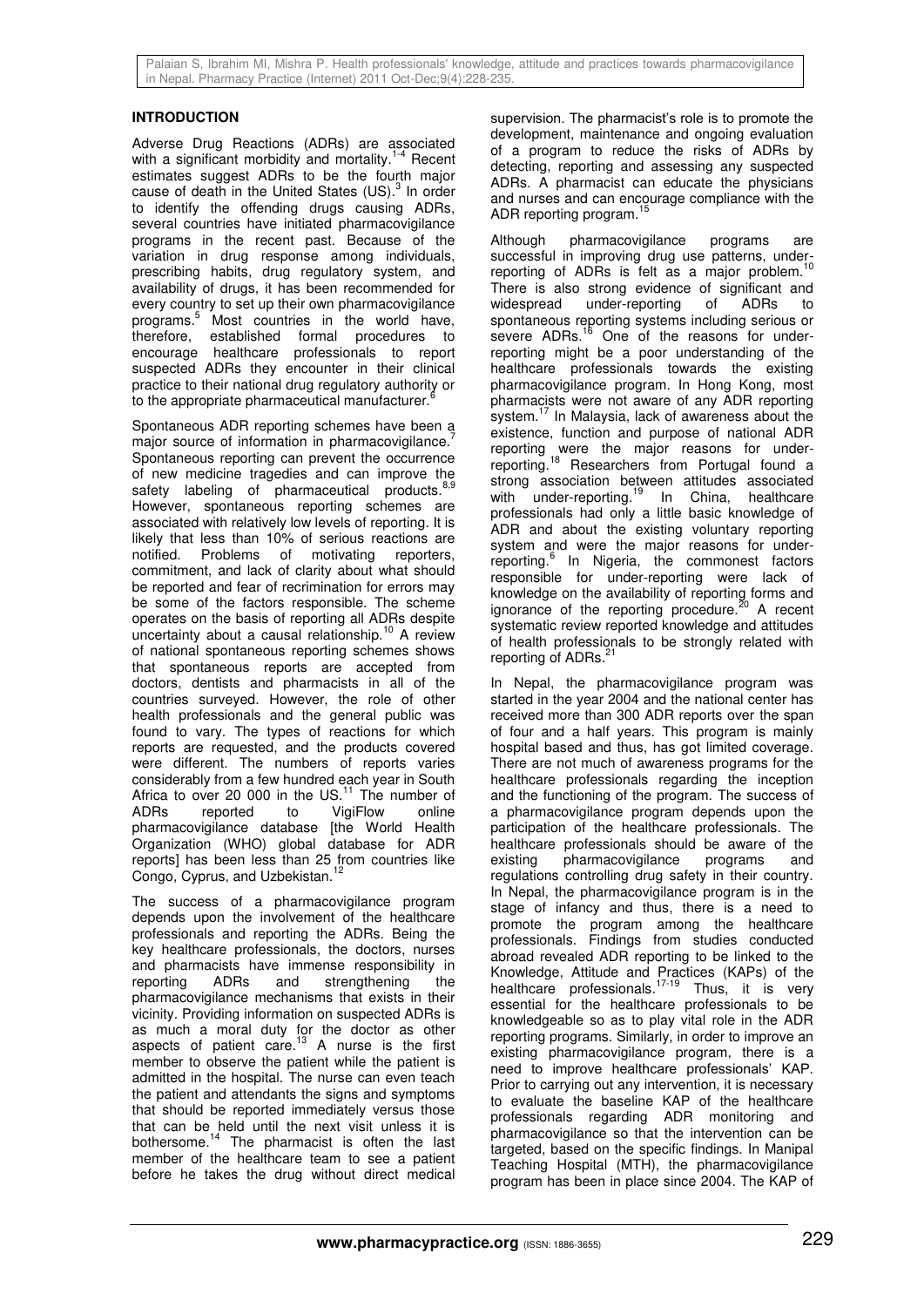the healthcare professionals at MTH towards ADRs and pharmacovigilance is not known. Evaluating their KAP can help in developing strategies to improve the program in the hospital. Similarly, this information can be useful for the other regional pharmacovigilance centers in the country to improve their pharmacovigilance activities. Hence, the present study was carryout to analyze the knowledge, attitude and practice of healthcare professionals regarding adverse drug reactions and pharmacovigilance in general, and to evaluate the association between, (if any) the knowledge, attitude and practice of healthcare professionals with their demographic profiles.

# **METHODS**

Study design: A cross-sectional survey was carried out to evaluate the KAP among doctors, nurses and pharmacists working at MTH towards ADRs and pharmacovigilance.

Study site: The study was carried out at MTH, a 700 bed tertiary care private hospital located in the western region of Nepal. The regional pharmacovigilance center for the western regional of Nepal is located at this hospital.

Study population and sampling: During the study period (September 2007) there were a total of 185 healthcare professionals (14 pharmacists, 116 nurses and 55 doctors) working in the hospital. All of them were selected.

Inclusion and exclusion criteria: All the healthcare professionals (doctors, nurses and pharmacists) working in the MTH during the study period were included. The healthcare professionals who were not willing to participate in the study and the ones who were on leave were excluded.

Study tools: For the purpose of the study, a KAP questionnaire was used. This questionnaire was newly developed. It consisted of a total of 25 questions. Among these questions, 15 (Qs: 1-5, 8- 12, 17, 18, 21, 24, 25) were related to the 'knowledge', 5 (Qs: 6, 7, 16, 22, 23) were related to 'attitude' and the remaining 5 (Qs: 13-15, 19-20) were related to the 'practice' aspects. The KAP questionnaire was designed by the researchers of the pharmacovigilance center in MTH. The initial draft was made and circulated to the members of the research team and modifications were carried out as per the suggestions. Each correct answer and each positive response were given a score of '2' whereas the negative response or wrong answers were given a score of '1'. The maximum possible score was '50'.

Questionnaire validation: The reliability of the questionnaire was measured by pretesting the questionnaire with 24 healthcare professionals (10 doctors, 2 pharmacists and 12 nurses) working at MTH. Each correct answer and each positive response were given a score of '1' whereas the negative response or wrong answers were given a score of '0'. The maximum possible score was '25'. The Cronbach alpha value of the questionnaire was

calculated to be 0.72 in the pilot study<sup>22</sup> and no modifications have been carried out.

Modality of obtaining the knowledge, attitude and practice responses: Different modalities were applied for obtaining responses from different healthcare professionals. Doctors were contacted directly in their department and the questionnaires were distributed. The responses from the nurses were collected during an educational program organized for the nurses by the Department of Medicine. A few nurses who were not present during the program were contacted personally and their responses were collected. The responses from pharmacists were collected during a Continuing Pharmacy Education (CPE) program conducted for them by the Department of Hospital and Clinical Pharmacy. Every healthcare professional was given 30 minutes to fill up the questionnaire. Any clarification needed in understanding the questionnaire was provided. Additional time was given for the professionals who requested for extra time in filling up the questionnaire.

Data analysis: The filled KAP questionnaires were analyzed as per the study objectives. The various parameters such as 'sex distribution', 'age distribution', 'professional status', 'educational qualifications', 'worksite', 'duration of service' and the 'knowledge, attitude and practice scores' were analyzed. The data obtained were entered in Microsoft excel spread sheet and were analyzed. SPSS version 12.0.1 was used to conduct the descriptive statistics. The mean, SD and median total score were compared among different subgroups of respondents. A Mann-Whitney U test was used for comparing the scores of the subgroups with 'two groups' and a Kruskal-Wallis test for the subgroups with 'more than two groups'. All tests were carried out at a priori significance level of 0.05.

| Table 1. Demographic details of the<br>professionals (n=89)                                                             |                |               | healthcare |
|-------------------------------------------------------------------------------------------------------------------------|----------------|---------------|------------|
|                                                                                                                         |                | Frequency (%) |            |
| Gender                                                                                                                  |                |               |            |
|                                                                                                                         | Male           |               | 40 (44.9)  |
|                                                                                                                         | Female         |               | 49 (55.1)  |
| Age (in years)                                                                                                          |                |               |            |
|                                                                                                                         | Up to $20$     |               | 6(6.7)     |
|                                                                                                                         | $21 - 30$      |               | 56 (62.9)  |
|                                                                                                                         | $31 - 40$      |               | 14 (15.7)  |
|                                                                                                                         | 41-50          |               | 2(2.2)     |
|                                                                                                                         | $51 - 60$      |               | 1(1.1)     |
|                                                                                                                         | Above 60       |               | 2(2.2)     |
|                                                                                                                         | Not available  |               | 8(9.0)     |
| Professional status                                                                                                     |                |               |            |
|                                                                                                                         | <b>Doctors</b> |               | 29 (32.6)  |
|                                                                                                                         | <b>Nurses</b>  |               | 46 (51.7)  |
| Pharmacy practitioners *                                                                                                |                |               | 14 (15.7)  |
| *= It includes the pharmacists and the professionals<br>who obtained orientation in pharmacy and practicing<br>pharmacv |                |               |            |

### **RESULTS**

Among the total 185 healthcare professionals working in the hospital only 70.8% (n=131) provided their responses. Of these responses  $67.9\%$  (n= 89) were analyzed and the rest 32% (n=42) were not included in the analysis because of incomplete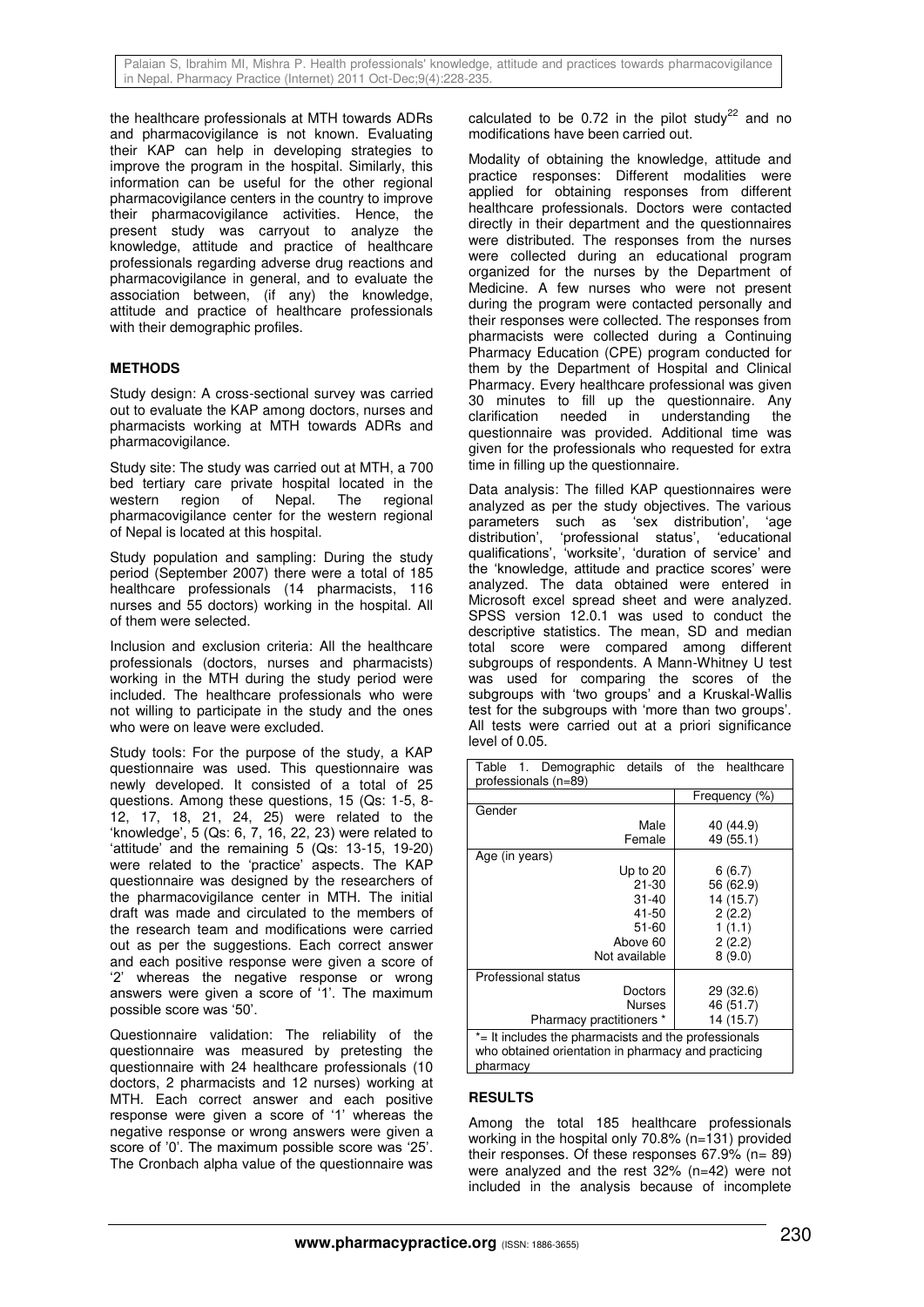| Table 2. Mean KAP scores of the respondents                                    |                 |          |          |             |
|--------------------------------------------------------------------------------|-----------------|----------|----------|-------------|
|                                                                                | Mean (SD) score |          |          |             |
| Profession                                                                     | Knowledge       | Attitude | Practice | Total score |
|                                                                                | <b>IMax 301</b> | [Max 10] | [Max 10] | [Max 50]    |
| Nurses $(n=46)$                                                                | 19.5(2.2)       | 8.7(1.1) | 7.4(1.5) | 35.8(3.7)   |
| Doctors (n=29)                                                                 | 22.5(2.3)       | 9.2(0.8) | 8.2(1.2) | 40.0(3.5)   |
| Pharmacists $(n=14)$                                                           | 22.2(3.6)       | 8.9(1.0) | 7.7(1.4) | 38.9(4.8)   |
| Overall<br>$(n=89)$                                                            | 20.9(2.8)       | 8.9(1.0) | 7.7(1.4) | 37.6(4.3)   |
| Note: Question number 23 is negative and hence during analysis it was reversed |                 |          |          |             |

Note: Question number 23 is negative and hence during analysis it was reversed

information. More than half of them (n=49; 55.1%) were females and a two third (n=56; 62.9%) were within the age group 21-30 years. Median (interquartile range) age of respondents' age was 27 (23-30) years. The demographic details of the respondents are tabulated in Table 1.

Educational qualification of the respondents: Nearly one sixth of the respondents (n=35; 15.7%) had a Diploma in Nursing, followed by Master of Medicine or Master of Surgery (n=22; 39.3%), Nursing orientation (n=11;24.75), Bachelor of Medicine and Bachelor of Surgery (MBBS) (n=6;12.4%), B.Pharm (n=6; 6.7%), Orientation in pharmacy (n=4 ;6.7%), Diploma in pharmacy (n=2 ;4.5%), Master in pharmacy (n=2;4.5%), and Master in dental sciences (n= 1; 2.2%).

Duration of service of the healthcare professionals: The duration of service was not available for 19 professionals. The duration of the remaining 70 professionals varied from one month to 84 months with a median (interquartile range) of 14.5 (6.0-36.0) months. Slightly more than one third (n=26; 37.1%) of respondents had a duration of up to ten months, and 11-20 months (n=17; 24.3%), 21-30 months (n=6; 8.7%), 31-40 (n=7; 10.0%), 41-50 (n=5; 7.1%) and more than 50 months (n=9; 12.9%).

Knowledge, attitude and practice scores of the respondents: The doctors had a high score followed by pharmacists, then nurses. The mean KAP scores of the respondents were classified based on their profession and the details are in Table 2.

Interrelation of the knowledge, attitude and practice scores of the professionals with their demographic profiles: There was a positive association between the 'gender' and 'professional status' with the KAP scores of the respondents (p<0.05). No such association was seen between the KAP scores and the 'age' of the respondents. The interrelations of the KAP scores with the demography are shown in Table 3.

Table. 3 Association of the KAP scores with respondents'

| demography (n=89)                                          |              |         |  |
|------------------------------------------------------------|--------------|---------|--|
|                                                            | Scores (SD)  | P value |  |
| Gender                                                     |              | 0.000   |  |
| Male $(n=40)$                                              | 39.57 (4.09) |         |  |
| Female (n=49)                                              | 36.16 (3.87) |         |  |
| Age                                                        |              | 0.102   |  |
| Up to $20(n=6)$                                            | 36.33 (2.42) |         |  |
| $21-30$ (n= 56)                                            | 37.55 (4.35) |         |  |
| $31-40$ (n=14)                                             | 40.21(4.52)  |         |  |
| More than 40 $(n=5)$                                       | 37.00 (2.34) |         |  |
| Professional status                                        |              | 0.000   |  |
| Doctors $(n=29)$                                           | 40.06 (3.51) |         |  |
| Nurses (n=46)                                              | 35.82 (3.75) |         |  |
| Pharmacists $(n=14)$                                       | 38.92 (4.83) |         |  |
| * Mann-Whitney U test at alpha=0.05                        |              |         |  |
| ** Kruskal Wallis test at alpha=0.05                       |              |         |  |
| Note: The total number may not match to 89 in some         |              |         |  |
| variable since some of the respondents did not fill up all |              |         |  |

Responses of the professionals to the knowledge related questions: There were 15 knowledge related questions. Among the respondents, only 21.3% (n=19) were aware of the starting year of the pharmacovigilance activities in Nepal. Similarly, less than half (n=41; 46.1%) of the respondents were only aware of the location of the national pharmacovigilance center. Only a small number (n=4; 4.5%) of respondents knew about the guidelines for setting up of a pharmacovigilance program. Further details are shown in Table 4.

the demographic parameters.

Responses of the professionals to the attitude related questions: There were 5 attitude related questions. In general, the respondents had a good attitude towards ADRs and pharmacovigilance. Nearly all (n=86; 96.6%) of them felt that ADR reporting is necessary. The details regarding the responses of the healthcare professionals for these questions are listed in Table 5.

Responses of the professionals to the practice related questions: There were 5 practice related

| Table 4. Responses of the professionals to the knowledge related questions (professionals answering correctly)                                                              |            |  |
|-----------------------------------------------------------------------------------------------------------------------------------------------------------------------------|------------|--|
| Questions                                                                                                                                                                   | Number (%) |  |
| In Nepal, the pharmacovigilance activities started in the year                                                                                                              | 19 (21.3)  |  |
| Which of the following methods is commonly employed by the pharmaceutical companies to monitor adverse drug<br>reactions of new drugs once they are launched in the market? | 53 (59.6)  |  |
| The National Pharmacovigilance Center in Nepal is located at                                                                                                                | 41 (46.1)  |  |
| The international center for adverse drug reaction monitoring is located in                                                                                                 | 23(25.8)   |  |
| One of the following is the agency in Unites States of America involved in drug safety issues                                                                               | 50(56.2)   |  |
| One of the following is a guideline for setting up of a Pharmacovigilance program                                                                                           | 4(4.5)     |  |
| One of the following scales is used to establish the causality of an adverse drug reaction                                                                                  | 27(30.3)   |  |
| One of the following scales is used to establish the severity of an adverse drug reaction                                                                                   | 25(28.1)   |  |
| The system reported to be commonly affected by adverse drug reactions is                                                                                                    | 68 (76.4)  |  |
| 'Blue card' is the name of the adverse drug reaction reporting form adopted in one of the following countries                                                               | 28 (31.5)  |  |
| The regional pharmacovigilance center in western Nepal is located at                                                                                                        |            |  |
| Upon occurrence of an adverse drug reaction, what needs to be done with the suspected drug?                                                                                 | 33(37.1)   |  |
| One of the following is a drug withdrawn from the market due to potent cardiovascular toxicity                                                                              | 31(34.8)   |  |
| One of the following is the 'WHO online data base' for reporting adverse drug reactions by the member countries?                                                            |            |  |
| One of the following is a potential predisposing condition for the occurrence of adverse drug reactions                                                                     | 54 (60.7)  |  |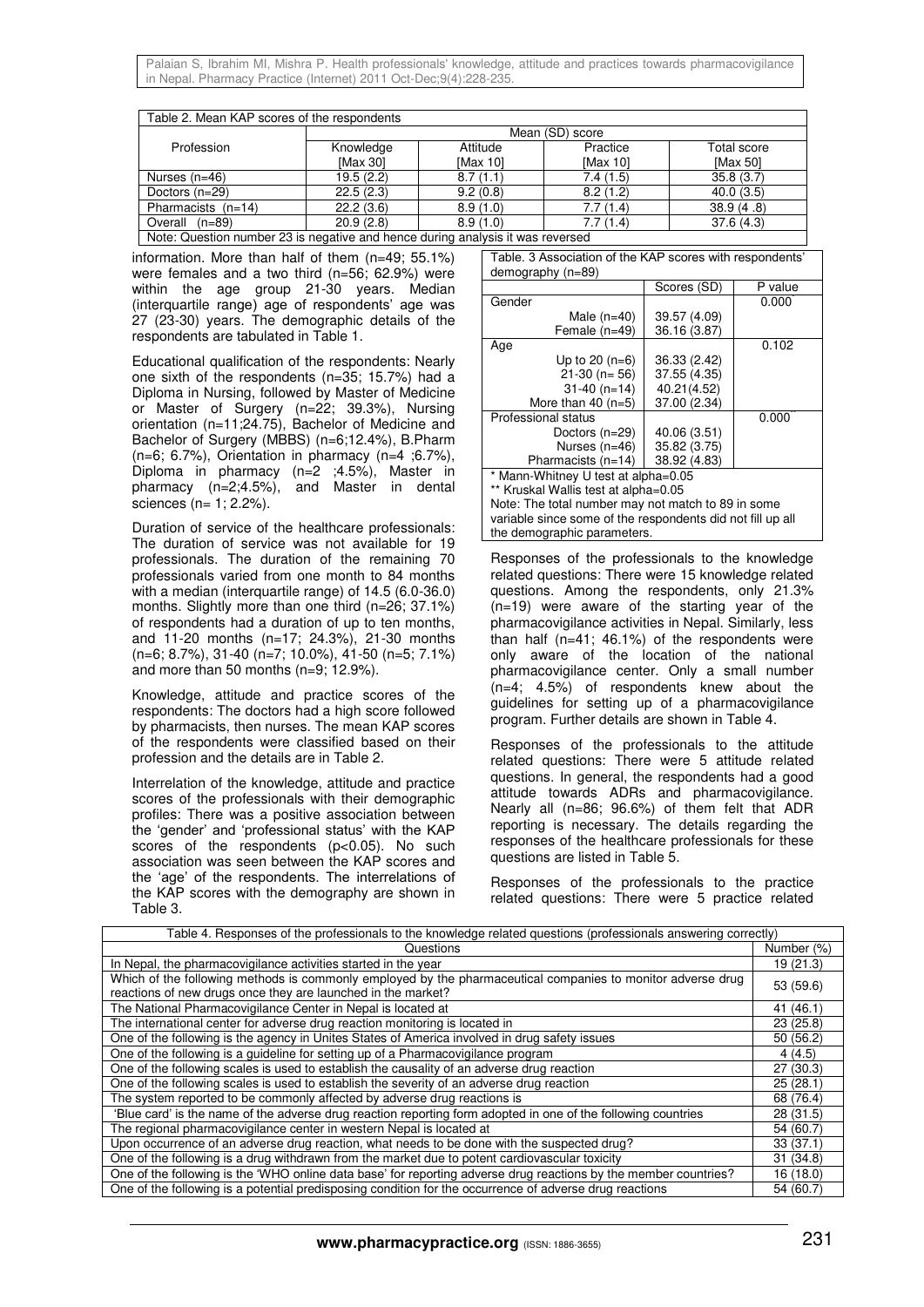Table 5. Responses of the professionals to the attitude related questions (professionals answering yes/positive

| response)                                                                                                                   |        |            |
|-----------------------------------------------------------------------------------------------------------------------------|--------|------------|
| Questions                                                                                                                   | Number | Percentage |
| Do you think reporting adverse drug reaction is necessary?                                                                  | 86     | 96.6       |
| Do you think reporting adverse drug reaction should be made<br>mandatory?                                                   | 63     | 70.8       |
| The important factor necessary to report an adverse drug<br>reaction is                                                     | 58     | 65.2       |
| The healthcare professional responsible for reporting adverse<br>drug reaction in a hospital is                             | 72     | 80.9       |
| Do you find any difficulty in reporting adverse drug reactions? *                                                           | 16     | 18.0       |
| Note: While scoring this question, answering 'yes' was considered as a negative response and hence analyzed<br>accordingly. |        |            |

questions. It was found that only one third (n=30; 33.7%) of the respondents had ever submitted an ADR report to the pharmacovigilance center. The details regarding the responses of the healthcare professionals for these questions are listed in Table 6.

Reasons for not reporting an adverse drug reaction by the professionals: Out of total 89 participants, 59 had not reported even a single ADR to the pharmacovigilance center. Among these, 28 of them gave reasons for not reporting an ADR. The reasons for underreporting were 'not come across an ADR' 57.1% (n=16); 'the ADRs were common and minor' 14.3% (n=4); 'not aware of the pharmacovigilance center in Manipal Teaching Hospital' 14.3% (n=4); 'usually we inform to concerned doctors' 10.7% (n=3); 'no idea where to report' 3.6% (n=1).

Respondents' views on important factor necessary to report an adverse drug reaction: The important factors perceived as necessary to report an adverse drug reactions were, knowledge regarding drugs 20.2% (n=18); patient cooperation 7.9% (n=7); time 4.5% (n=4); availability of adverse drug reaction forms 1.2% (n=1); time and availability of adverse drug reaction forms 1.1% (n=1); and 65.2% (58) of the respondents considered all of these factors to be necessary.

Respondents' views on healthcare professionals responsible for reporting ADRs: Majority (n= 72; 80.9%) of the healthcare professionals were in opinion that ADR reporting is the combined responsibility of doctors, nurses, pharmacists and medical interns, and few mentioned it to be the responsibility of nurses (n=7; 7.9%), followed by doctors (n=5; 5.7%), pharmacists (n=4; 4.6%), and medical interns (n=1; 1.1%).

### **DISCUSSION**

This is the first study in Nepal that evaluated the KAP of healthcare professionals regarding ADRs and pharmacovigilance. Overall, the KAP scores of the professionals were low. Doctors and pharmacists had a slightly higher score than the nurses. Among doctors and pharmacists, doctors had relatively higher scores.

Pharmacovigilance deals with detection, assessment, understanding and prevention of adverse effects or any other drug related problems. The ultimate aim of pharmacovigilance is to ensure patient safety and rational use of medicines, once a new medicine is released for general use in the society. The most important outcome of pharmacovigilance is the prevention of patients being affected unnecessary negative consequences of pharmacotherapy.<sup>23</sup>

Pharmacovigilance programs have played a major role in detection of ADRs and banning of several drugs from the market. However, under-reporting of ADRs is one of the major problems associated with pharmacovigilance programs. $24$  It is known that spontaneous reporting programs (one of the most widely used methods of pharmacovigilance) are associated with relatively low levels of reporting. The scheme operates on the basis of reporting all ADRs despite uncertainty about a causal relationship. Even in countries like the United Kingdom (UK), where pharmacovigilance programs are well established, a high level of under-reporting is documented.<sup>25</sup>

The major reasons for under-reporting of ADRs are lack of knowledge about the reporting procedure, unavailability of the reporting center mailing address, unavailability of the ADR report form, lack of knowledge of the existence of a national ADR reporting system, and belief that the ADR in question was already well known, ADR is not serious, uncertainty concerning the causal relationship between the ADR and the drug, forgetting to report the ADR and lack of time and ignorance of reporting procedure.<sup>10,17,19,20</sup> In the present study, the reasons for under-reporting were that the healthcare professionals had not come across an ADR (57.1%), the ADRs were common and minor (14.3%) and lack of awareness about the pharmacovigilance center in the hospital (14.3%).

| Table 6. Responses of the professionals to the practice related questions (professionals answering 'yes')        |        |            |  |
|------------------------------------------------------------------------------------------------------------------|--------|------------|--|
| Questions                                                                                                        | Number | Percentage |  |
| Have you ever read any article regarding adverse drug reactions?                                                 | 58     | 65.2       |  |
| Have you ever reported an adverse drug reaction to the<br>pharmacovigilance center at Manipal Teaching Hospital? | 30     | 33.7       |  |
| Have you ever seen any patient experiencing an adverse drug<br>reaction?                                         | 63     | 70.08      |  |
| Do you follow any approach to prevent adverse drug reactions?                                                    | 61     | 68.5       |  |
| Have you ever prevented an adverse drug reaction from occurring?                                                 | 35     | 39.3       |  |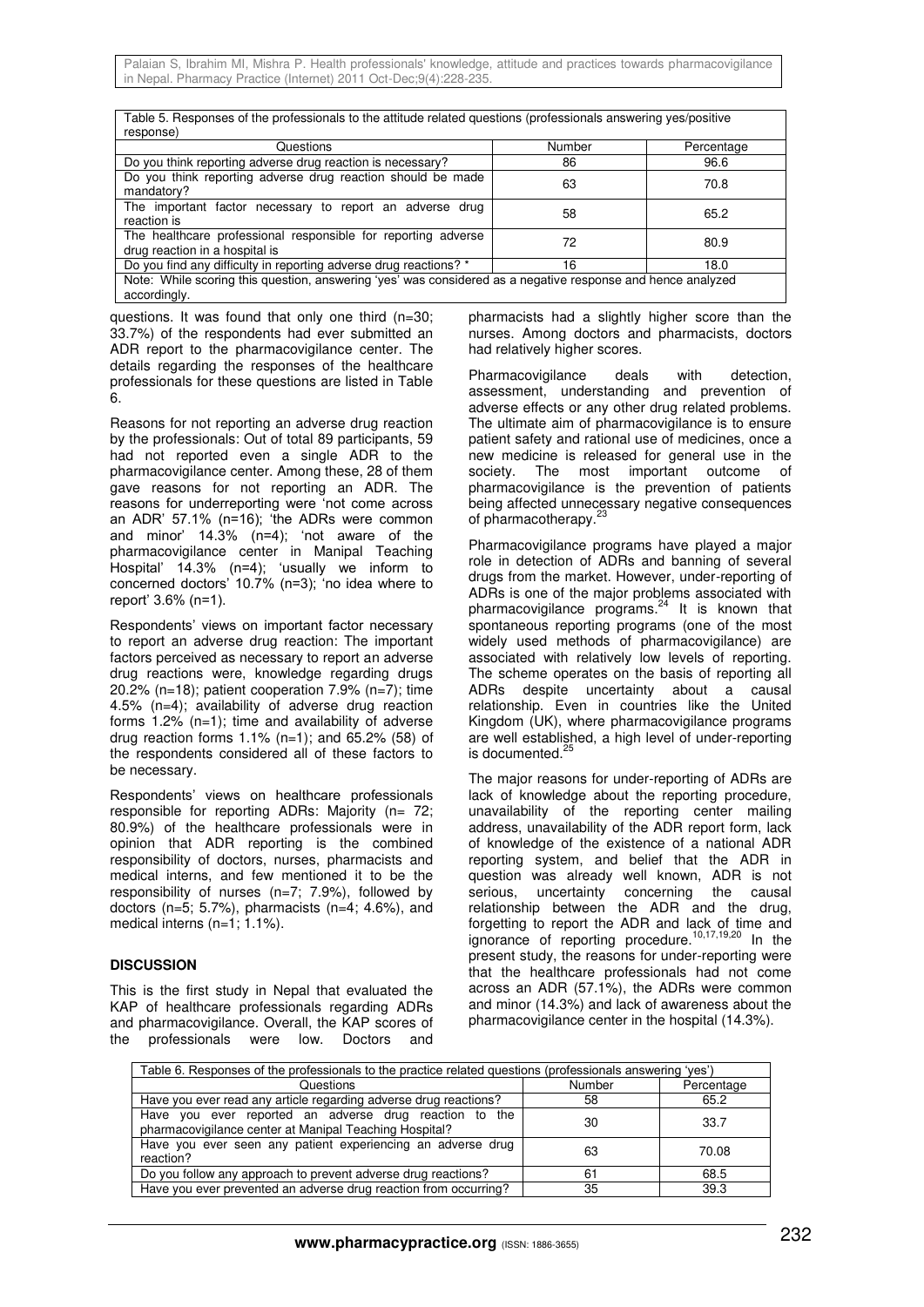One of the better means of overcoming underreporting is to increase the KAP of the healthcare professional regarding ADR monitoring and pharmacovigilance programs. A study from India reported that the KAP regarding ADR monitoring was low among healthcare professionals and authors recommended for improvement.<sup>26</sup> A survey among medical residents in France showed that the majority of them had minimal knowledge regarding pharmacovigilance.<sup>27</sup> A study from Italy reported that doctors had little information concerning ADRs and ADR reporting systems.<sup>28</sup> Another study from India also identified the awareness about pharmacovigilance programs and the knowledge of ADR reporting to be very low among the doctors.<sup>2</sup> These findings suggest the need for interventions to improve the KAP of the healthcare professionals. It is also recommended that pharmacists play a great role in educating other healthcare professionals regarding prevention, detection and reporting of ADRs.<sup>10</sup> A lower KAP score documented in this study further necessitates the need for pharmacist mediated intervention in order to improve the KAP of the healthcare professionals in this regard. The regional pharmacovigilance center at the hospital had recently come out with a booklet on pharmacovigilance for the healthcare professionals.<sup>30</sup> The objective of the booklet was to improve the KAP of the healthcare professionals regarding ADR monitoring and pharmacovigilance.

In this study, 60.7% of the healthcare professionals knew the location of the regional pharmacovigilance center. This finding was reasonably similar to the observations made in both developing and developed countries. In Malaysia, about 40% of the respondents were not aware of the existence of the national reporting system.<sup>18</sup> Similarly, in China 71% of the healthcare professionals did not have knowledge of the reporting procedure.<sup>6</sup> In the European Union (EU), many healthcare professionals did not know how to report an ADR.<sup>31</sup> These findings suggest the need for awareness program for the healthcare professionals in ADR reporting. The training program should cover the location of the pharmacovigilance center, reporting procedure and method of filling the ADR reporting form. Since ADR reporting might take away the time of the healthcare professionals, in MTH we designed a simple ADR reporting form having the basic information on the patient, suspected drug, the reaction and the reported information. Upon receiving the reports, the pharmacists from the pharmacovigilance center visit the patient or the reporter or collect information from the patient file.

Although 96.6 % of the respondents felt that ADR reporting is important, only one third (33.7%) of them reported at least an ADR. In a similar study from Nigeria<sup>20</sup> only 32% of the physicians had ever reported an ADR. In China, 28.5% of doctors and  $22.8\%$  of nurses actually submitted a report.<sup>6</sup> In Netherlands, only 51% of the general practitioners and 35% of the specialists had ever reported an ADR to the national reporting centre. $32$  In Hong Kong, although 93 percent of the pharmacists agreed that it is necessary to report ADRs, only a smaller proportion (14.7 %) had actually reported an

ADR in the previous 12 months.<sup>17</sup> Since almost every healthcare professional in this study agreed that ADR monitoring is important, there is a huge scope that intervention programs can improve ADR reporting rate in this setting.

The ultimate objective of an ADR monitoring program is to prevent the occurrence of an ADR. In the present study, 39.3% of the professionals under study had prevented an ADR from occurring. The most common type of drug-induced disorders is dose-dependent and predictable and occurs as a result of drug-drug, drug-disease or drug-food interactions and, therefore, is preventable.<sup>33</sup> One of the strategies to prevent an ADR is by providing drug information. In MTH the pharmacists run a Drug Information Center (DIC) that provides drug related information to the healthcare professionals of the hospital. $34$  A preliminary evaluation of the drug information services provided by the center revealed that nearly one third (37.7%) of the drug information queries received were related to drug safety.<sup>3</sup>

Very often, the uncertainty concerning the causal relationship between the ADR and the drug was one of the reasons for under-reporting of ADRs.24 Thus, it becomes necessary to make the healthcare professionals aware of the causality assessment on an ADR. One of the common scales used for causality assessment is the Naranjo algorithm.36 The researcher found only 30.3% of the healthcare professionals to be aware of the Naranjo algorithm. In order to take appropriate initiatives towards management of the ADR, it is necessary to study the severity of the ADRs. The Hartwig scale  $37$  is widely used for this purpose. This scale categorizes the reported ADRs into different levels as mild, moderate or severe based on the treatment and whether or not hospitalization was required for the management of the ADRs. In this study, only 28.1% of the healthcare professionals were aware of the severity assessment scales. Thus, it becomes mandatory for the educational program to focus on both the causality and severity assessment of the ADRs. Considering its importance, at the Pharmacology Department at Manipal College of Medical Sciences (MCOMS) introduced the causality assessment and severity assessment methods to the undergraduate medical students.<sup>38</sup>

The overall study findings suggest the need for periodic awareness programs for the healthcare professionals in MTH, regarding the ADR monitoring program in the hospital and the ADR reporting procedure. This might improve the KAP of the professionals and the reporting rates. The Drug and Therapeutics Committee (DTC) of the hospital should play a major role in promoting the existing ADR monitoring program in the hospital. Further studies covering the hospitals attached to different regional pharmacovigilance centers in the country might help finding the exact scenario of the health professionals' KAP in this aspect.

Of the total 185 healthcare professionals working in the hospital, only 89 of them were studied. Thus, the findings might or not represent the overall perspectives of the healthcare professionals.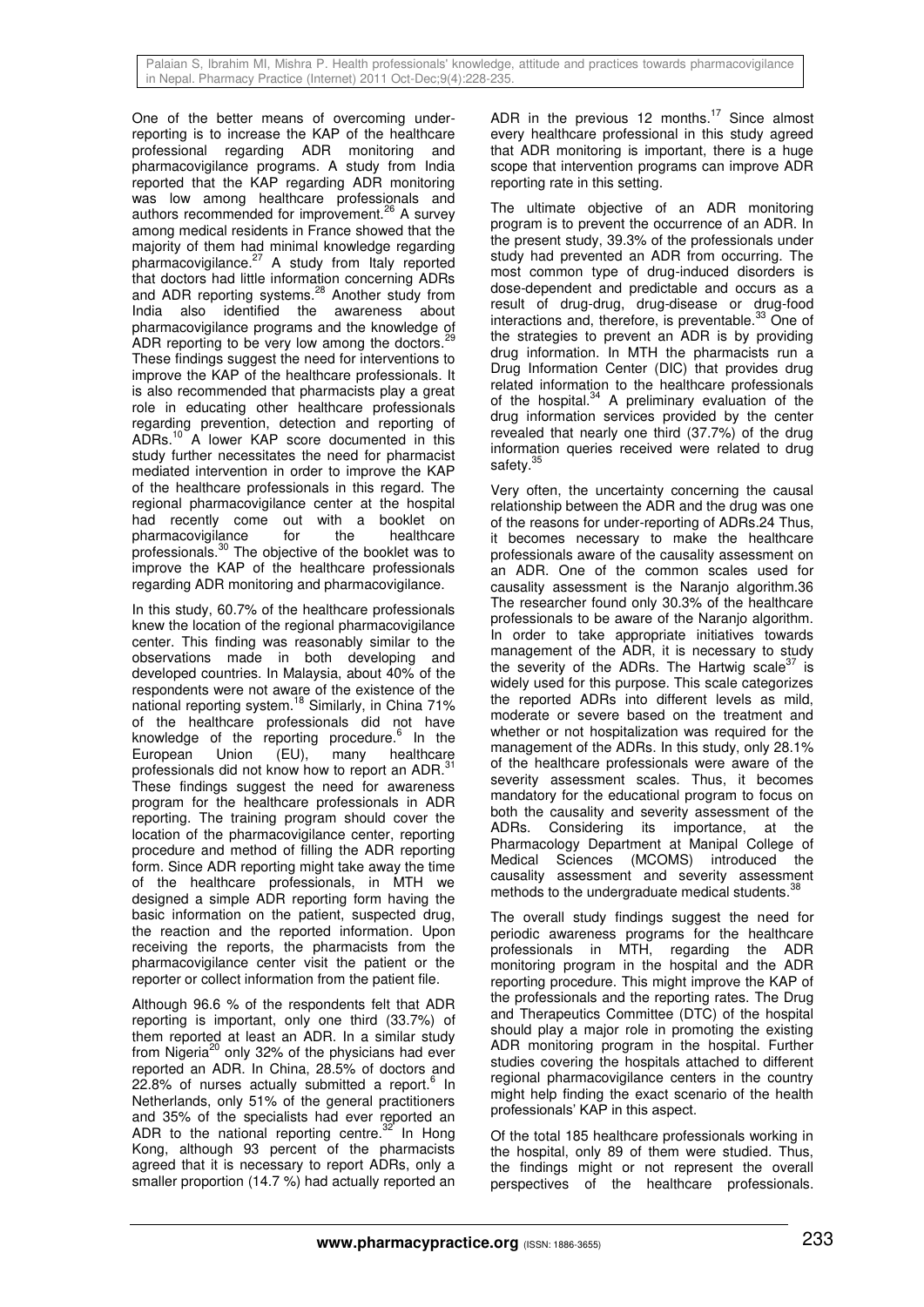Moreover, this study was conducted in only one hospital and hence difficult to extrapolate the study findings to the entire country. This study did not compare the KAP scores of the healthcare professionals with their individual ADR reporting rates. Thus, unable to find any relationship between the KAP scores and reporting rates. There were high turnover rates of the healthcare professionals in the hospital. Hence, authors could not plan for an educational intervention for them and study the impact of intervention on the KAP scores.

#### **CONCLUSIONS**

The healthcare professionals at the MTH had a relatively better attitude and practice but limited knowledge towards ADRs and pharmacovigilance. The majority of the healthcare professionals felt ADR monitoring to be important, but only a few had ever reported an ADR to the pharmacovigilance

center. The reasons for under-reporting were either they did not come across an ADR or a few were unaware of the existence of a pharmacovigilance center at the hospital. The findings of the study suggest a huge scope for improving the ongoing pharmacovigilance activities in the hospital. There is a need for continuous educational initiatives for the doctors, nurses and the pharmacists.

### **ACKNOWLEDGMENTS**

Authors acknowledge all the health professionals who participated in this study by filling up the questionnaires.

### **CONFLICT OF INTEREST**

None declared.

# **References**

- 1. Beard K Adverse reactions as a cause of hospital admission in the aged. Drugs Aging. 1992;2(4):356-367.
- 2. Murphy BM, Frigo LC. Development, implementation, and results of a successful multidisciplinary adverse drug reaction reporting program in a university teaching hospital. Hosp Pharm. 1993;28(12):1199-204,1240.
- 3. Lazarou J, Pomeranz BH, Corey PN. Incidence of adverse drug reactions in hospitalized patients: a meta-analysis of prospective studies. JAMA. 1998;279(15):1200-1205.
- 4. Classen DC, Pestotnik SL, Evans RS, Lloyd JF, Burke JP. Adverse drug events in hospitalized patients. Excess length of stay, extra costs, and attributable mortality. JAMA. 1997;277(4):301-306
- 5. Anonymous. Safety monitoring of medicinal products. The importance of pharmacovigilance. World Health Organization, Geneva, 2002.
- 6. Li,Q, Zhang SM, Chen HT, Fang SP, Yu X, Liu D, Shi LY, Zeng FD. Awareness and attitudes of healthcare professionals in Wuhan, China to the reporting of adverse drug reactions. Chin Med J (Engl). 2004;117:856-861.
- 7. Meyboom R, Olsson S, Thorogood M. Teaching pharmacovigilance, In: Pharmacovigilance R.D. Mann, E.B. Andrews, (ed)., John Wiley and Sons, 2002, p.505-508.
- 8. Anonymous. Safety of Medicines. A guide to detecting and reporting adverse drug reactions, WHO, Geneva, 2002.
- 9. Hartigan-Go K. Pharmacovigilance and the pursuit of rational drug use: The Philippines experience. Uppsala Reports. 2001;(14 S):1-4.
- 10. Lee A, Thomas SHL. Adverse drug reactions In: Walker R and Edward C. Clinical pharmacy and Therapeutics. 3rd edition Churchill Livingstone, 2003, p.33-46.
- 11. Hughes ML, Whittlesea CM, Luscombe DK. Review of national spontaneous reporting schemes. Strengths and weaknesses. Adverse Drug React Toxicol Rev. 2002;21(4):231-241.
- 12. Anonymous. Validating vigibase online. Uppsala Reports. 2006;(32):10-11.
- 13. Faich GA. Adverse-drug-reaction monitoring. N Engl J Med. 1986;314(24):1589-1592.
- 14. Eisenhauer LA. Adverse drug reactions: a concern for clinicians and patients. Clin Excell Nurse Pract. 2002;6:3-7.
- 15. ASHP guidelines on adverse drug reaction monitoring and reporting. Am J Health Syst Pharm. 1995;52(4):417-419
- 16. Hazell L, Shakir SA. Under-reporting of adverse drug reactions: a systematic review. Drug Saf. 2006;29(5):385-396.
- 17. Lee KK, Chan TY, Raymond K, Critchley JA. Pharmacists' attitudes toward adverse drug reaction reporting in Hong Kong. Ann Pharmacother. 1994;28(12):1400-1403.
- 18. Aziz Z, Siang TC, Badarudin NS. Reporting of adverse drug reactions: predictors of under-reporting in Malaysia. Pharmacoepidemiol Drug Saf. 2007;16(2):223-228.
- 19. Herdeiro MT, Figueiras A, Polónia J, Gestal-Otero JJ. Physicians' attitudes and adverse drug reaction reporting: a casecontrol study in Portugal. Drug Saf. 2005;28(9):825-833.
- 20. Okezie E O, Olufunmilayo F. Adverse drug reactions reporting by physicians in Ibadan, Nigeria. Pharmacoepidemiol Drug Saf. 2008;17(5):517-522.
- 21. Lopez-Gonzalez E, Herdeiro MT, Figueiras A. Determinants of under-reporting of adverse drug reactions: a systematic review. Drug Saf. 2009;32(1):19-31.
- 22. Subish P, Mohamed Izham MI, Mishra P. Evaluation of the knowledge, attitude and practices on adverse drug reactions and pharmacovigilance among healthcare professionals in a Nepalese hospital-a preliminary study. Internet Journal of Pharmacology 2008;6:1
- 23. Olsson S. The need for pharmacovigilance In: Gupta SK. Pharmacology and therapeutics in the new millennium. Narosa publishing house, New Delhi, 2001, p.502-508.